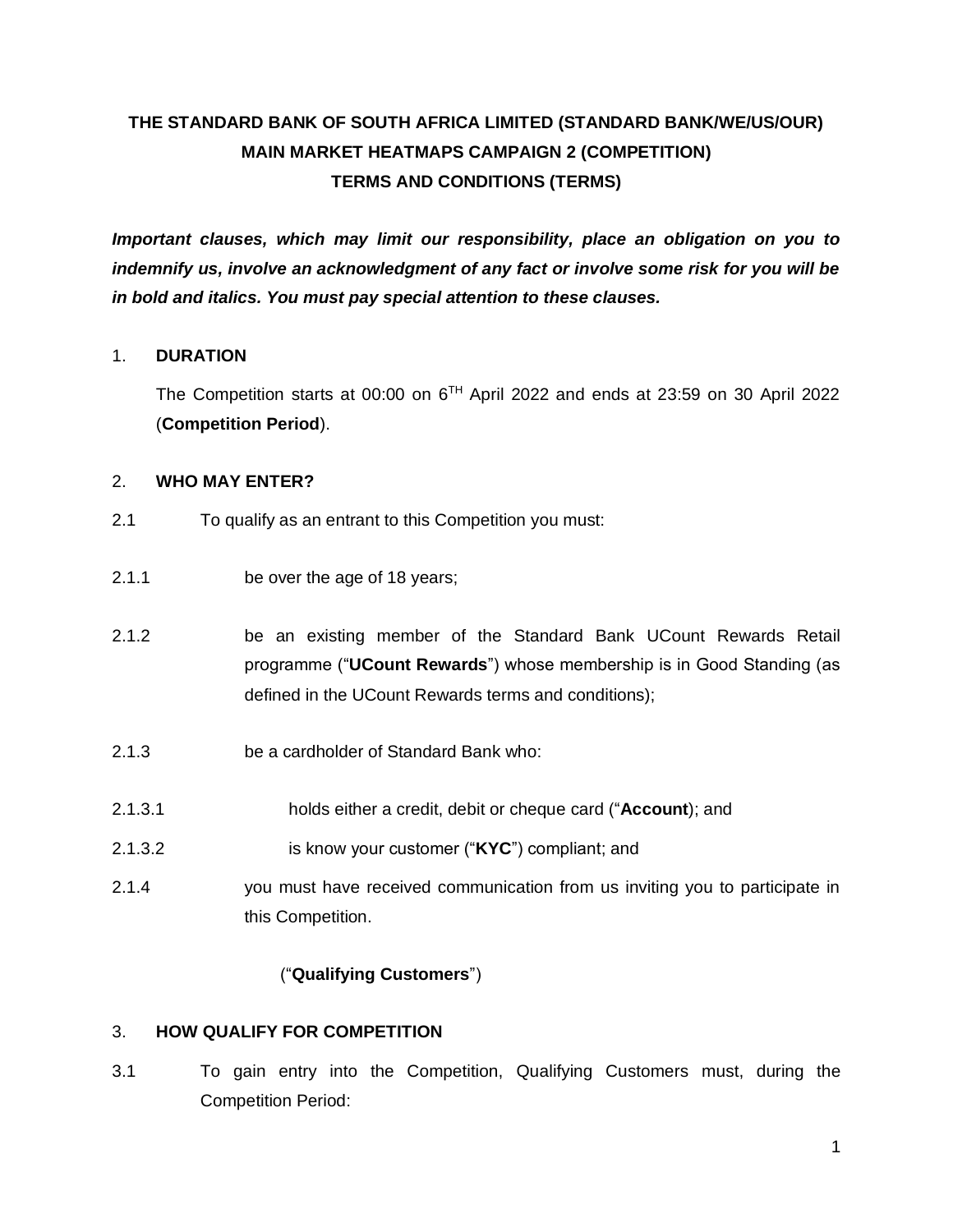- 3.1.1 have transacted for a minimum spend of R5 000 (five thousand five hundred Rand) on their Account;
- 3.1.2 in respect of 10 (ten) or more transactions;

#### ("**Qualifying Transaction**")

- 3.2 For the purpose of these Terms a "**Qualifying Transaction**" includings POS swipes, online purchases (where a card is not present) and VAS purchases (Data, airtime, electricity and Lotto).
- 3.3 Each Qualifying Transaction will grant a Qualifying Customer one entry into the Competition. Qualifying Customers can enter the Competition as many times as possible.

#### 4. **PRIZES AND LUCKY DRAW**

- 4.1 Qualifying Customers who meeting the Qualifying Transaction criteria will automatically be entered into a lucky draw.
- 4.2 Successful entry data will be extracted by the Standard Bank card data team at the end of the Competition Period and submitted for entry into the lucky draw.
- 4.3 The lucky draw will be conducted by our Risk Governance department to determine the final prize winners. The lucky draw will be conducted electronically for which a digital recording will be kept. The lucky draw will take place on 8 May 2022.
- 4.4 50 (fifty) Qualifying Customers who meet the Qualifying Transaction Criteria will be selected from the successful entries into the Competition ("**Prize Winners**").
- 4.5 We will notify the Prize Winners by no later than 10 Business Days following the lucky draw by email and/or telephonically.
- 4.6 The Prize for the Prize Winners will be: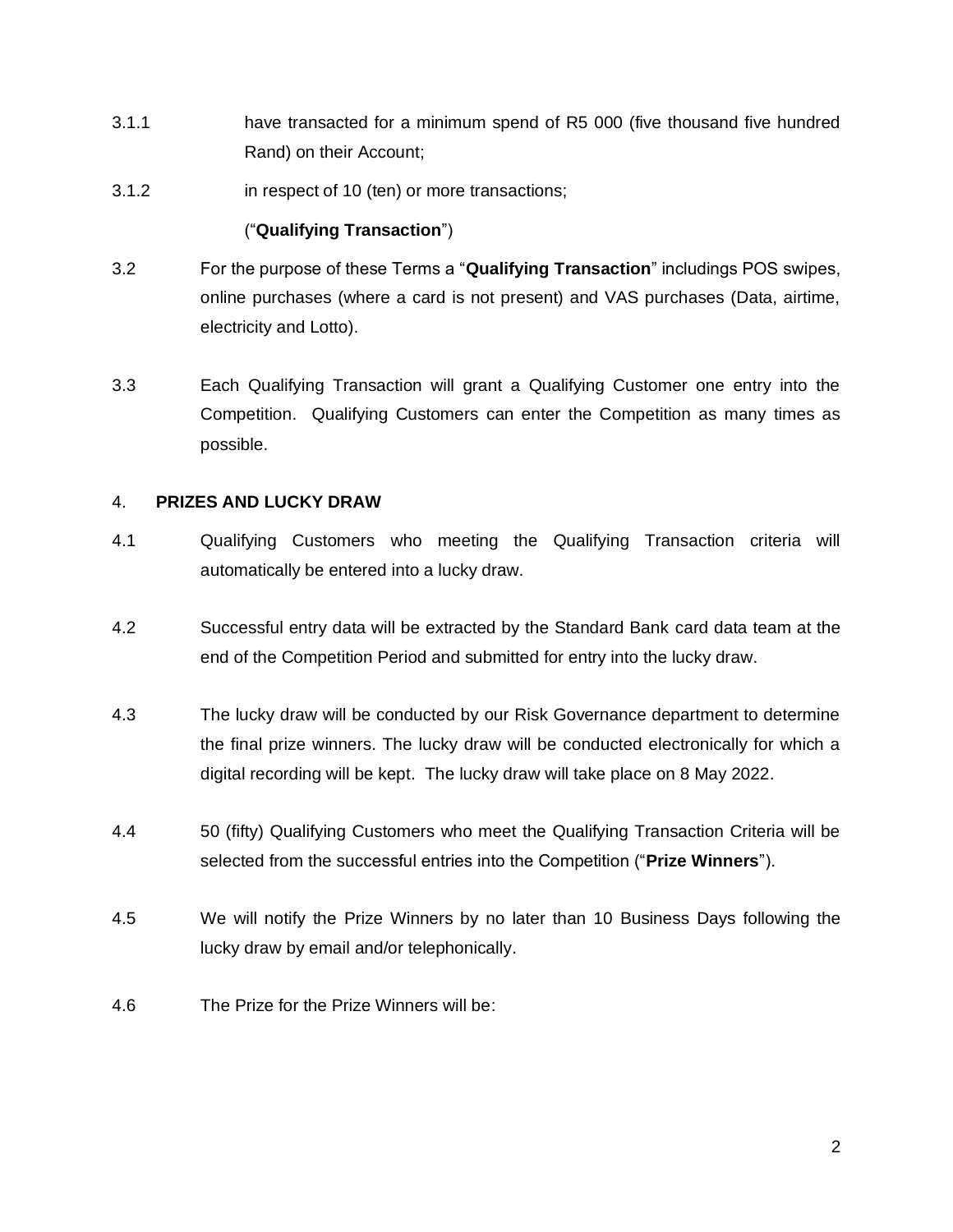- <span id="page-2-0"></span>4.6.1 15 000 UCount Rewards Points valued at R1 500; and
- <span id="page-2-1"></span>4.6.2 0,5% cashback based on the total POS (point of sale) spend achieved during the Competition Period.

("**Prize**").

- 4.7 The Prize Winners will receive the Prize no later than 31 May 2022.
- 4.8 The Prize per clause [4.6.1](#page-2-0) will be received into the Prize Winners UCount Rewards Account and the Prize per [4.6.2](#page-2-1) will be deposited into the Prize Winners Standard Bank account.

#### 5. **GENERAL**

## 5.1 *These Terms may be amended by Standard Bank at any time, with or without notice.*

- 5.2 You cannot participate in the Competition if:
- 5.2.1 you are a director, employee, agent or consultant of Standard Bank; or
- 5.2.2 you are an immediate family member of any of the persons specified in clause 5.2.1; or
- 5.2.3 you are a supplier of any goods or services under the Competition.
- 5.3 These Terms are governed by the Consumer Protection Act 68 of 2008.
- 5.4 We are the promoter of the Competition. Any reference to **we/us/our** includes our directors, members, partners, sponsors, employees, agents, consultants, suppliers, contractors and sponsors, where the context allows for it.
- 5.5 By participating in the Competition, you agree to be bound by these Terms**.**
- 5.6 All Accounts must have been activated within the requirements of the Financial Advisory and Intermediary Services Act 37 of 2002 and all regulations and guidelines in respect thereof.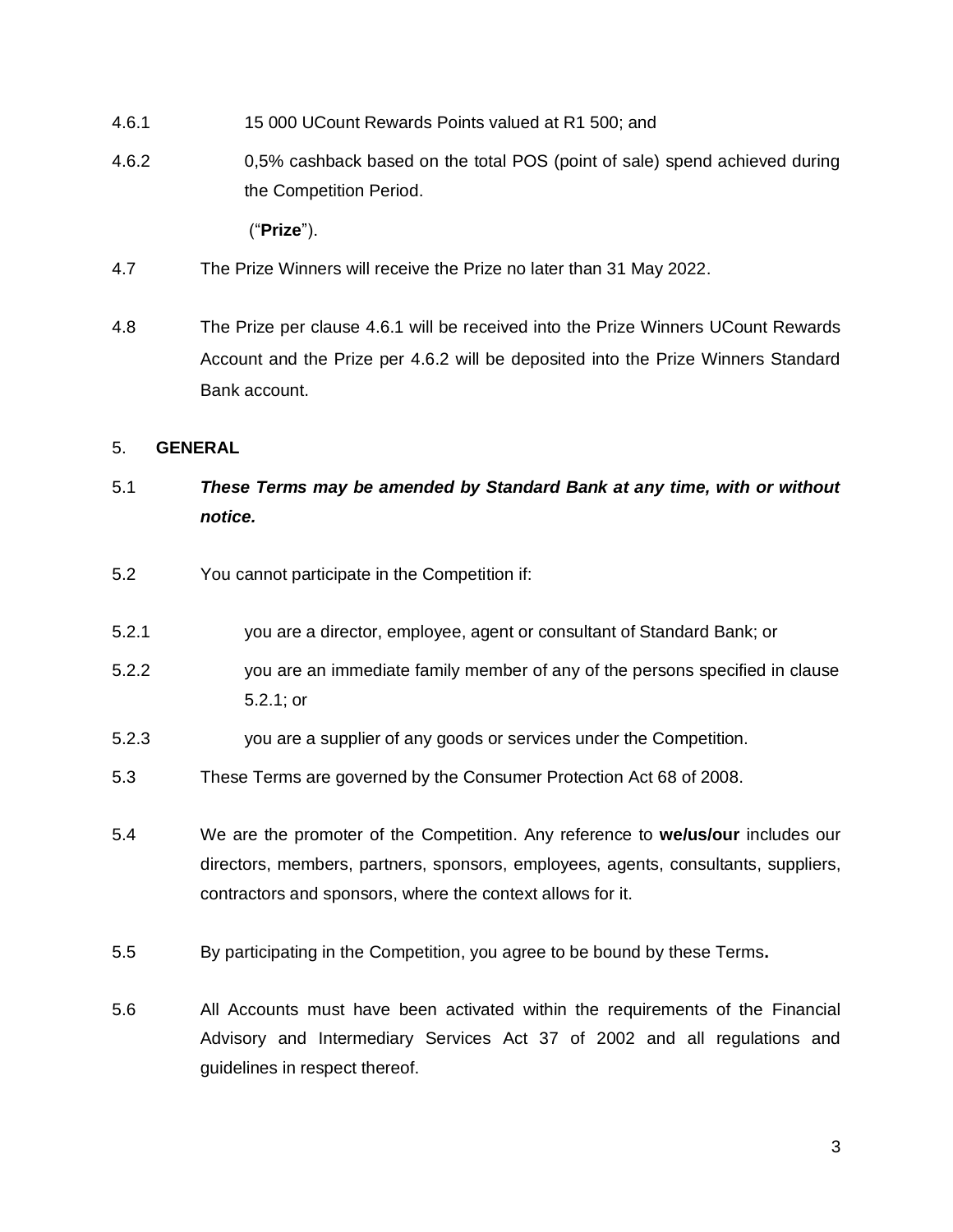- 5.7 The Qualifying Customers who participate in the Competition will be selected from data that the Standard Bank card data team will collect from transactions that meet the Qualifying Transaction criteria during the Competition Period.
- 5.8 If a Qualifying Customer does not accept a Prize, if an entry is not valid for any reason whatsoever, if a Qualifying Customer has breached these Terms, if the Qualifying Customer renounces the Competition or cannot be contacted, or if we deem such Qualifying Customer to have renounced the right to receive the Prize, we reserve the right to declare the right to receive the Prize to be forfeited in our sole and absolute discretion.
- 5.9 The Prize offered per the terms of this Competition may not be transferred from you to any other person and may not be exchanged for any other item. We do however reserve the right to substitute the Prize with any other prize of a similar commercial value.
- 5.10 *All Qualifying Customers who accept a Prize pursuant to the terms of this Competition do so entirely at their own risk.*
- 5.11 *We will need to process your Personal Information (as such term is defined in the Protection of Personal Information Act 4 of 2013) to validate your entry and if you are legible to receive a Prize.*
- 5.12 *We will be entitled to publish each Qualifying Customer's who has participated in the Competition, name and photograph in any advertising, promotional, print, point of sale or public relations material (the nature and manner of such releases to be determined within our sole discretion), for a period of one month from the date of announcing the Competition. Each Qualifying Customer who has received a Prize pursuant to the Competition will be given the opportunity to decline the publication of their images and to participate in our marketing material insofar as it relates to the Competition.*
- 5.13 No entry will be valid until a validation process has taken place.